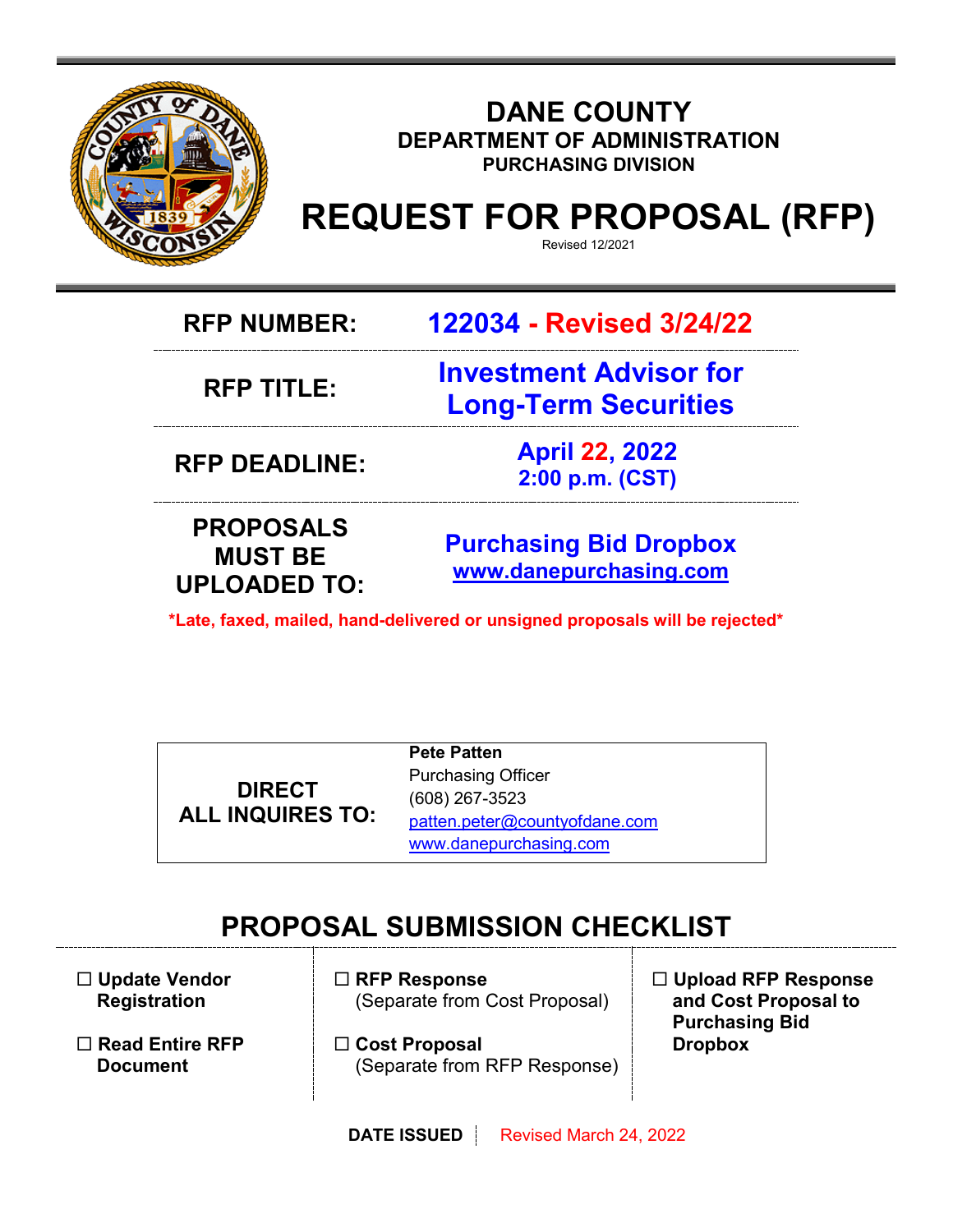# **Table of Contents**

#### **1.0 RFP OVERVIEW**

- 1.1 Introduction
- 1.2 Contract Terms
- 1.3 Clarification of the Specifications
- 1.4 Vendor Conference
- 1.5 Calendar of Events
- 1.6 Evaluation Criteria
- 1.7 Submittal Instructions

# **2.0 PROJECT OVERVIEW AND SCOPE OF SERVICES**

- 2.1 Definitions and Links
	- 2.2 Project Description
	-
	- 2.3 Deliverables<br>2.4 Eligible Inves Eligible Investments

#### **3.0 PROPOSAL PREPARATION REQUIREMENTS**

- 3.1 Attachment A Vendor Information
- 3.2 Table of Contents
- 3.3 Minimum Requirements Firm Qualifications<br>3.4 Minimum Requirements Investment and Ma
- Minimum Requirements Investment and Management Services
- 3.5 Firm Capabilities, Experience and Stability
- 3.6 Staff Qualifications
- 3.7 Detailed Example
- 3.8 Proposer References
- 3.9 Additional Required Information

### **4.0 FILLABLE FORMS**

Attachment B – Current Government Clients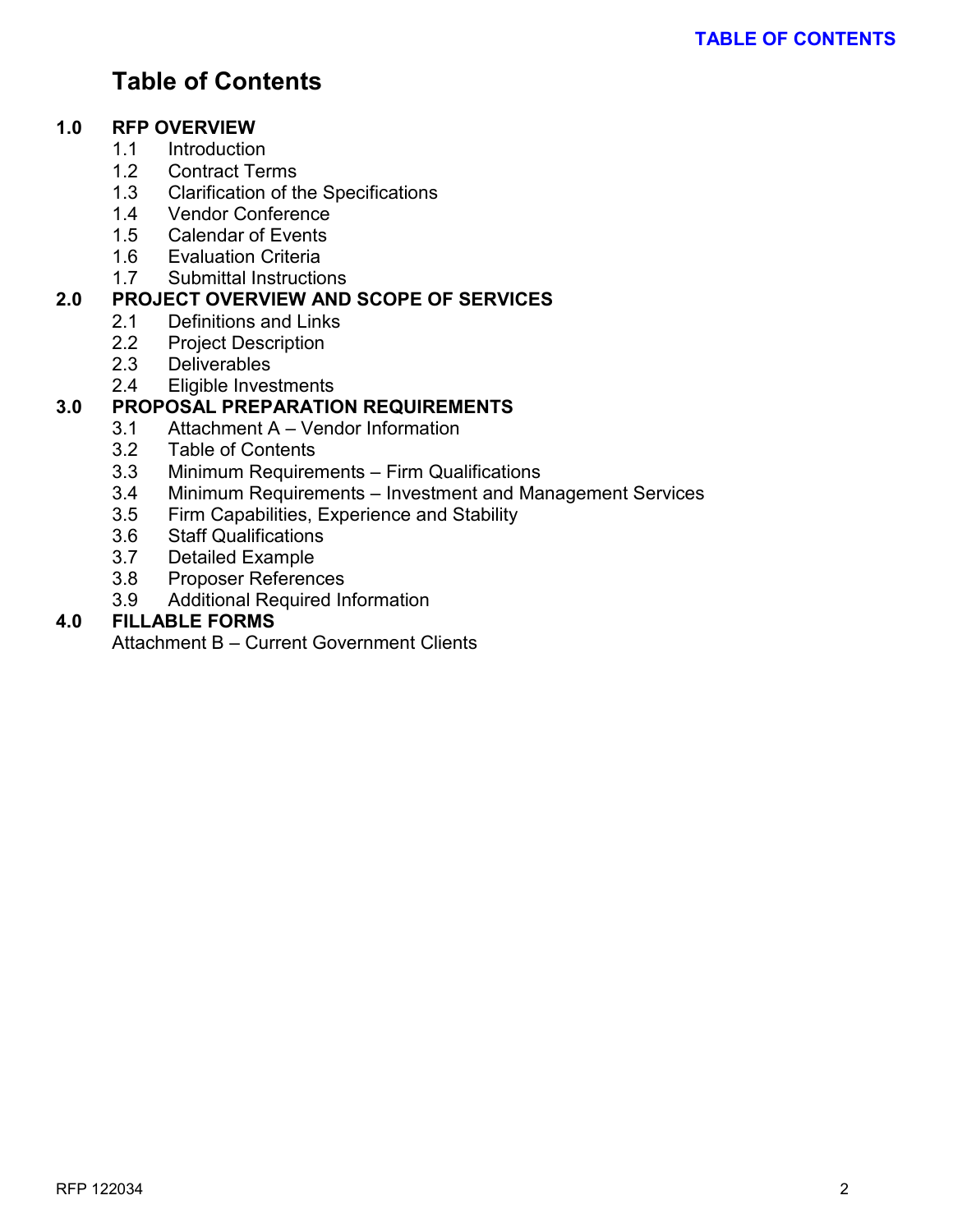#### **1.0 RFP OVERVIEW**

#### **1.1 Introduction**

The purpose of this document is to provide interested parties with information enabling them to prepare and submit a proposal that provides a long-term investment strategy for Dane County funds in compliance with Wisconsin State Statutes (primarily §66.0603), Dane County Code of Ordinances (Chapter 26, Subchapter III), and Generally Accepted Accounting Principles (GAAP). Investments from this RFP will not involve changes to the current landfill or airport accounts.

The final product and services from the awarded contract will establish a diversified long-term investment portfolio strategy with laddered maturity dates that maximize the priority order of safety, liquidity, and then yield. Qualifying proposals must be capable of having demonstrated successful experience in working with long-term securities for government entities with a comparable financial scale to that of Dane County as described in this document. For reference, Dane County's minimum cash balance over the past decade has been \$100,000,000.

**The Dane County Purchasing Division is the sole point of contact for questions and issues that may arise during the RFP process.**

#### **1.2 Contract Terms**

The initial term of this contract will be for 3 years and will include initial analysis, investment, and investment management services with the option to renew for two additional 1-year terms, subject to annual review and upon mutual agreement.

#### **1.3 Clarification of the Specifications**

All inquiries concerning this RFP must be **emailed** to the **person indicated on the cover page** of the RFP Document.

Any questions concerning this RFP must be submitted in writing by e-mail on or before the stated date on the **Calendar of Events** (Section 1.5).

Proposers are expected to raise any questions, exceptions, or additions they have concerning the RFP document at this point in the RFP process. If a proposer discovers any significant ambiguity, error, conflict, discrepancy, omission, or other deficiency in this RFP, the proposer should immediately notify the contact person of such error and request modification or clarification of the RFP document.

Proposers are prohibited from communicating directly with any employee of Dane County, except as described herein. No County employee or representative other than those individuals listed as County contacts in this RFP is authorized to provide any information or respond to any question or inquiry concerning this RFP.

#### **1.4 Vendor Conference**

There will not be a vendor conference.

#### **1.5 Calendar of Events**

Following are specific dates and times of actions related to this RFP. Actions with these dates must be completed as indicated unless otherwise changed by the County. In the event that the County finds it necessary to change any of the specific dates and times in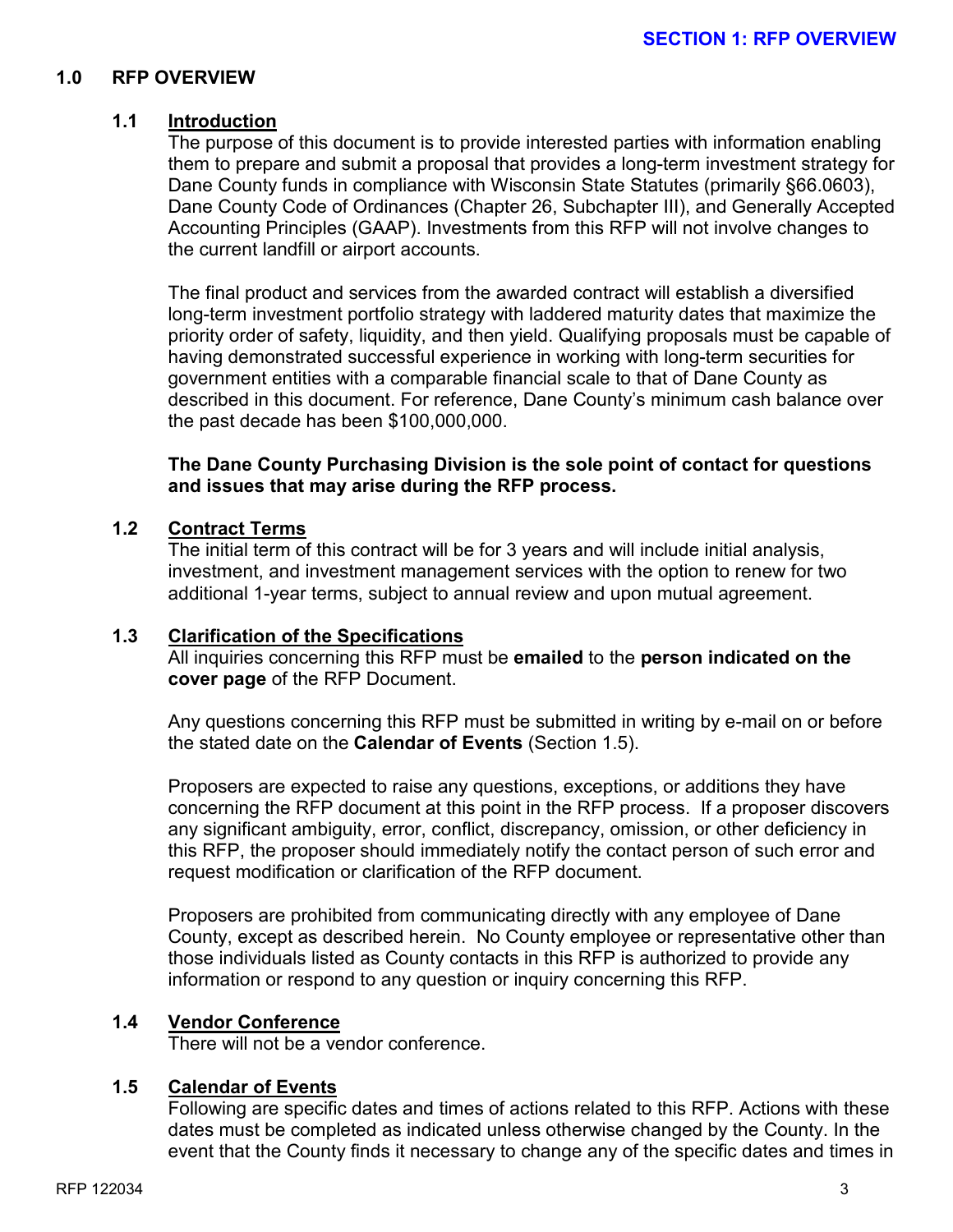#### **SECTION 1: RFP OVERVIEW**

the calendar of events listed below, it will do so by issuing an addendum to this RFP and posting such addendum on the Dane County website [\(www.danepurchasing.com\)](http://www.danepurchasing.com/). There may or may not be a formal notification issued for changes in the estimated dates and times.

| <b>DATE</b>       | <b>EVENT</b>                                         |
|-------------------|------------------------------------------------------|
| February 25, 2022 | <b>RFP Issued</b>                                    |
| April 7, 2022     | Last day to submit written inquiries (2:00 p.m. CST) |
| April 14, 2022    | Addendums or supplements to the RFP posted on        |
|                   | the Purchasing Division website                      |
|                   | (www.danepurchasing.com)                             |
| April 22, 2022    | Proposals due (2:00 p.m. CST)                        |
| April/May 2022    | Interviews (if needed)                               |

#### **1.6 Evaluation Criteria**

Proposals will be scored using the following criteria:

| <b>Proposal Requirements</b>                                   | Percent |
|----------------------------------------------------------------|---------|
| <b>Minimum Requirements - Firm Qualifications</b>              | 20%     |
| (Section 3.3)                                                  |         |
| Minimum Requirements – Investment and Management Services      | 20%     |
| (Section 3.4)                                                  |         |
| Firm Capabilities, Experience and Stability / Detailed Example | 25%     |
| (Section 3.5 and 3.7)                                          |         |
| <b>Staff Capabilities</b>                                      | 15%     |
| (Section 3.6)                                                  |         |
| Cost                                                           | 20%     |
| (Cost Proposal)                                                |         |
| <b>Total</b>                                                   | 100%    |

#### **1.7 Submittal Instructions**

Proposals must be received in the Purchasing – Bid Dropbox located on the [www.danepurchasing.com](http://www.danepurchasing.com/) website no later than the date and time indicated within the RFP Deadline field on the RFP Cover Page or addenda. Late, faxed, mailed, handdelivered, or unsigned proposals will be rejected unless otherwise specified. Dane County is not liable for any cost incurred by proposers in replying to this RFP.

All proposals must be saved in PDF format unless otherwise specified within the RFP document and the file name shall include the RFP# and name of business submitting proposal.

Example of how to name the files:

120012 – Vendor Name – RFP Response 120012 – Vendor Name – Cost Proposal

To Submit a Proposal:

- 1. Go to [www.danepurchasing.com](http://www.danepurchasing.com/) and click on Purchasing Bid Dropbox or click on the Open RFP's and Bids page link.
- 2. Click on the Submit a Bid button within the green Purchasing Bid Dropbox.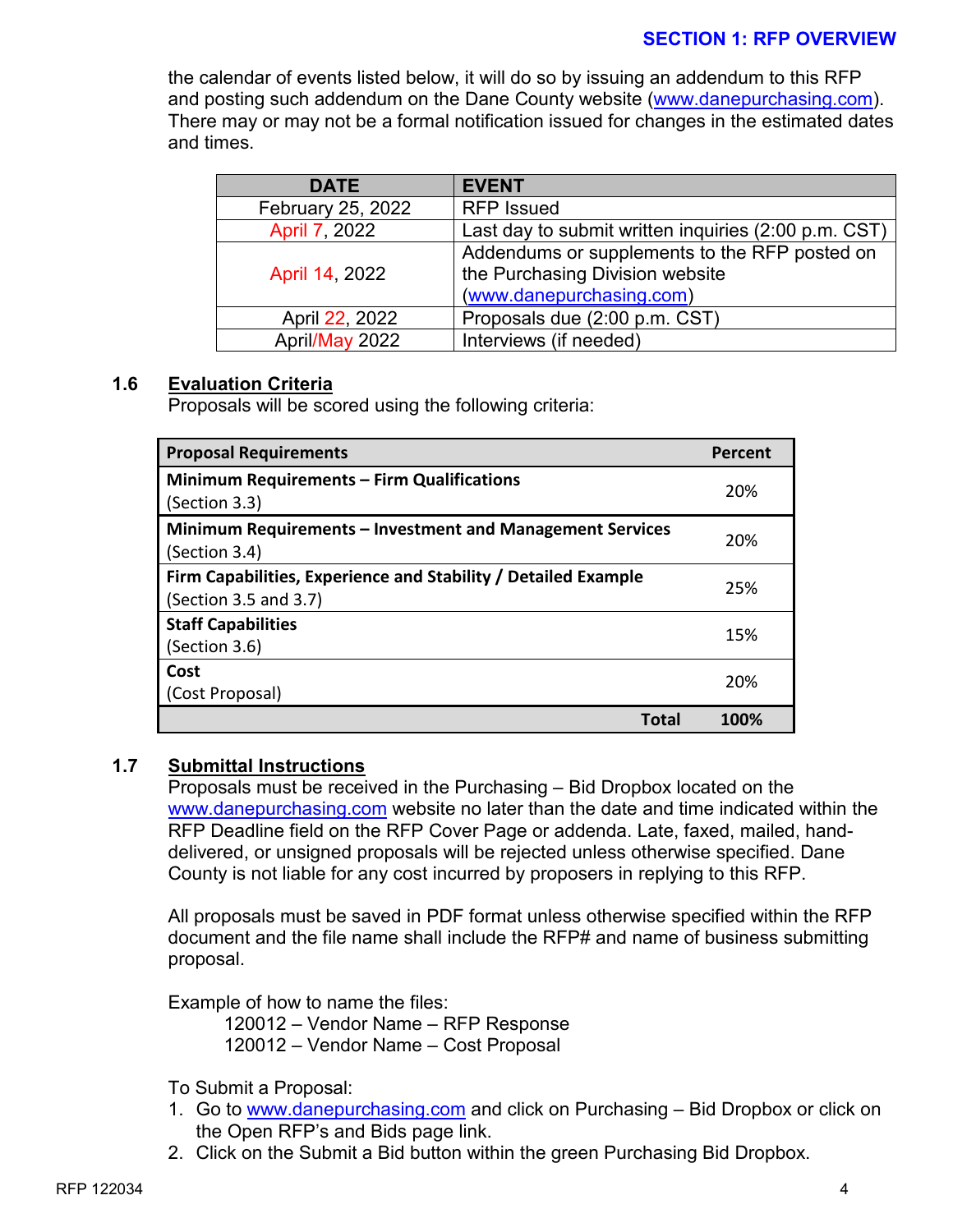- 3. Type in the Email, First Name, Last Name and Company information and click Continue.
- 4. Drag and drop the RFP files one at a time into the "Drag files here" box.
- 5. After all files have been placed into the "Drag files here" box, click on the blue Upload button.
	- a. The file upload status can be seen for each document uploaded.
	- b. After each document reaches 100%, it will say "Uploaded".
- **6.** Confirm all files have been uploaded and then close out of the window.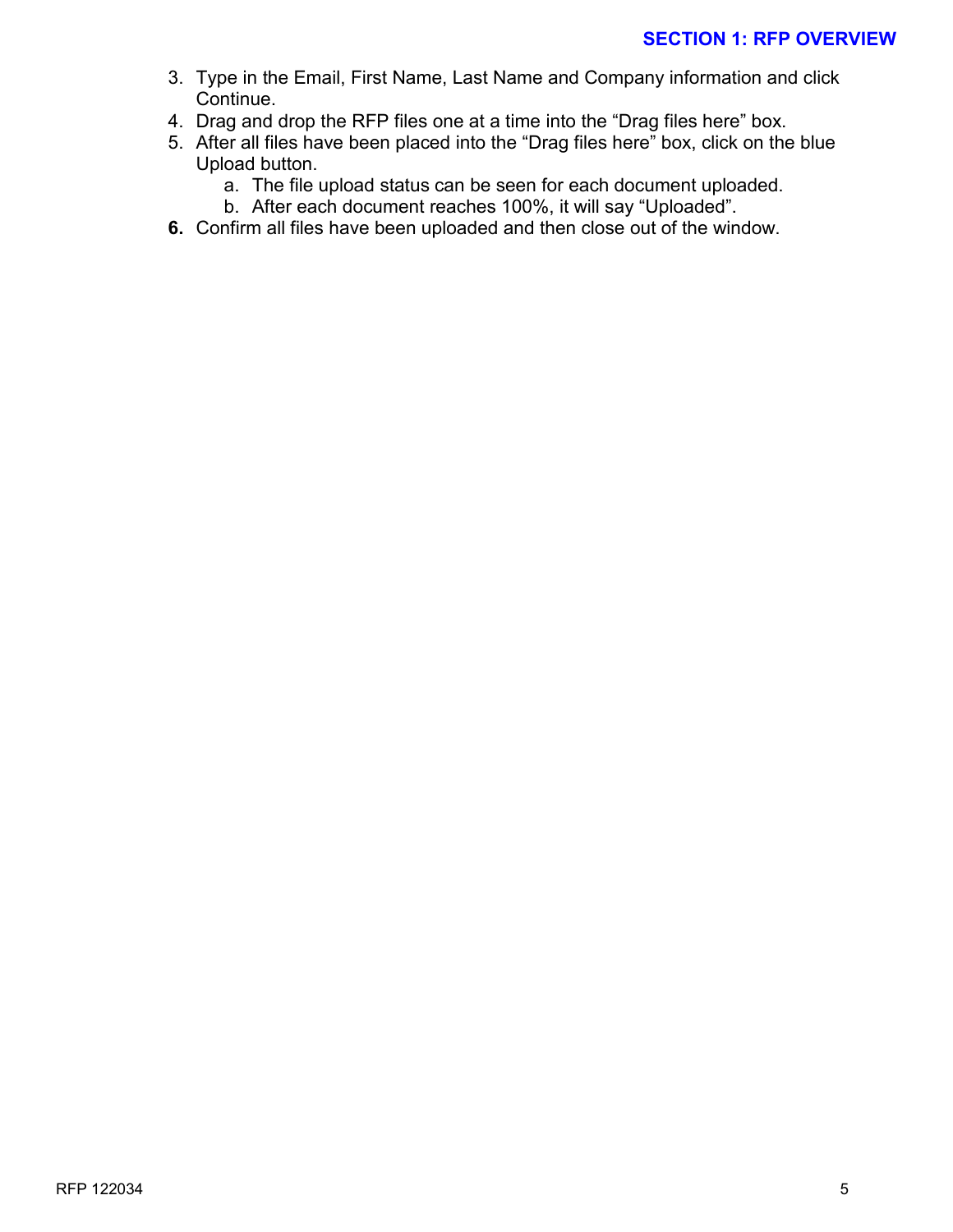#### **2.0 PROJECT OVERVIEW AND SCOPE OF SERVICES**

#### **2.1 Definitions and Links**

The following definitions and links are used throughout the RFP. **County:** Dane County **County Agency:** Treasurer **Dane County Purchasing website:** [www.danepurchasing.com](http://www.danepurchasing.com/) **Fair Labor Practices websites:** [www.nlrb.gov](http://www.nlrb.gov/) and [http://werc.wi.gov](http://werc.wi.gov/) **Purchasing Proposer/Vendor/Firm/Contractor:** a company submitting a proposal in response to this RFP.

#### **2.2 Project Description**

This contract will entail a series of phases to devise, implement, and manage a new long-term investment strategy for Dane County funds in compliance with Wisconsin State Statute §66.0603, Dane County Code of Ordinances Chapter 26, Subchapter III, and Generally Accepted Accounting Principles (GAAP). Over the past decade, the minimum cash balance in Dane County's general accounts has been \$100,000,000. Investments through this contract will not involve changes to the current landfill or airport accounts.

Prior to implementation, Dane County seeks to work with the investment manager to determine the minimum operating cash balance, review the pre-existing investment policy and practices, and identify any additional best practice recommendations. Then, a diversified investment portfolio strategy can be established with laddered maturity dates that maximize the priority order of safety, liquidity, and then yield. Once implemented, the investments will require continued management.

#### **2.3 Deliverables**

The awarded firm will be responsible for providing and completing the following deliverables, which include but may not be limited to:

- A. Work with the Dane County Treasurer to analyze Dane County's pre-existing investment policy and practice.
- B. Review past account activity with the Dane County Treasurer and analyze county cash flows needs to determine necessary liquidity and recommend a segmented investment strategy based on maturity. Idle cash that is above and beyond the daily liquid needs should be considered for long-term investment. Part of the strategy should also ensure sufficient funds remain liquid for daily operational costs, which can continue to reside at both the county's primary bank and the state Local Government Investment Pool. Combined, the minimum balance in these general accounts over the past decade has been \$100,000,000.
- C. Determine, in tandem with the Dane County Treasurer, a long-term diversified investment portfolio strategy with benchmarks that can be established with laddered maturity dates to maximize the priority order of safety, liquidity, and then yield.
- D. Identify and assist with implementing necessary steps to transition into the new investment strategy.
- E. Provide ongoing management options and reporting of those investments including: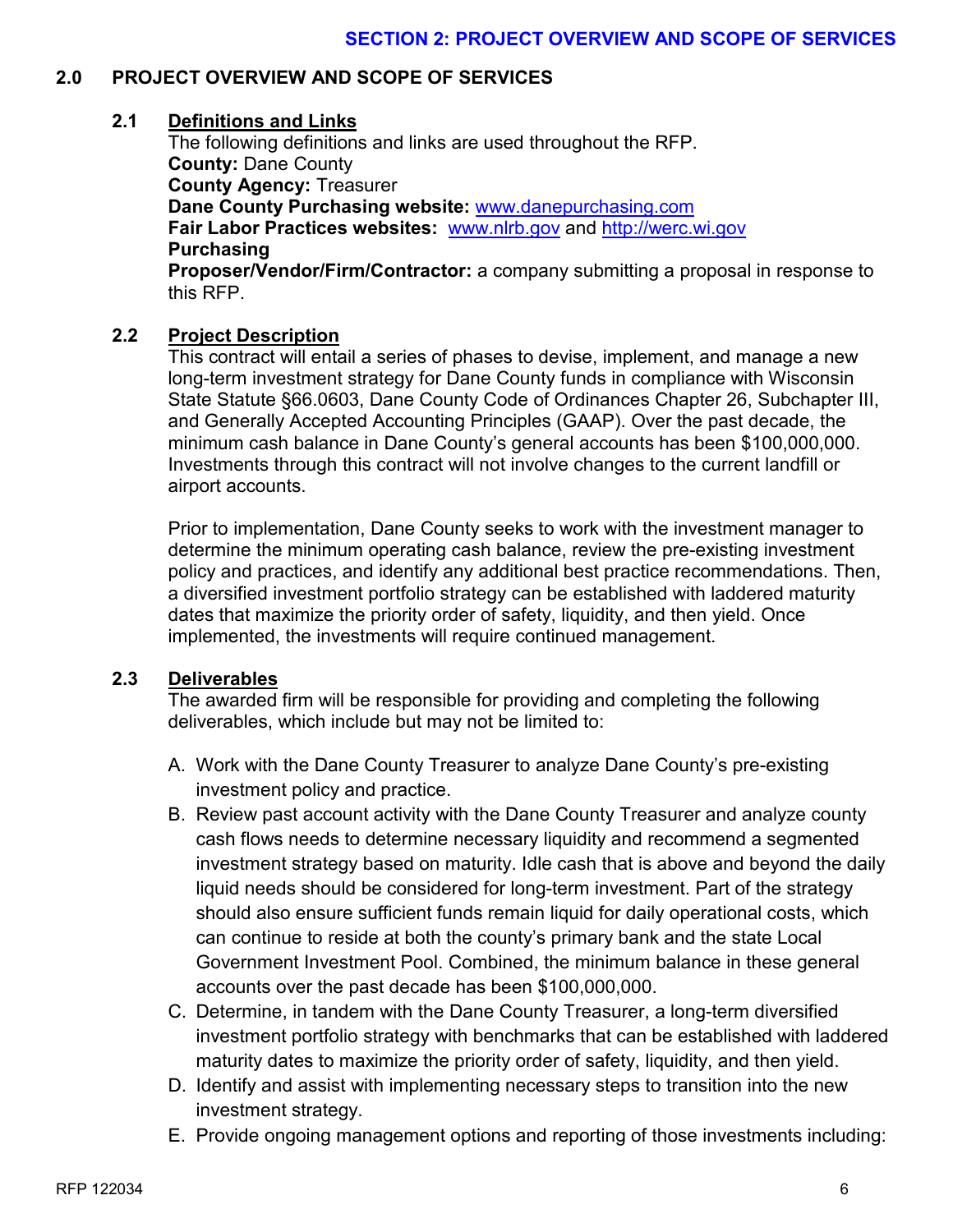# **SECTION 2: PROJECT OVERVIEW AND SCOPE OF SERVICES**

- a. Flexibility ranging from self-management to working directly with the advisor for management. Approval by the Dane County Treasurer is a prerequisite to any outsourcing with a 3<sup>rd</sup> party affiliate.
- b. Online portal for information tracking and investment management.
- F. Include a detailed break-down of the individual costs and calculations for the proposed project and continued investment management. While the minimum cash balance over the past decade has been \$100,000,000, the county seeks to work with the investment manager to determine the minimum operating cash balance.
- G. Estimate yield benchmarks based on the current rates.
- H. Establish a rough timeline for the different phases described under items A-C.
- I. Communicate with the Treasurer and other county staff as investment portfolio questions arise.

#### **2.4 Eligible Investments**

Subject to restrictions imposed under Wis. Stat. §66.0603, DCCO ch. 26, and GAAP, funds will be invested in any of the following securities:

- 1. US Treasury Obligations & Government Agency Securities.
	- a. Obligations of the United States of America, its agencies and instrumentalities. Maximum length of securities should not exceed 5 years.
- 2. Certificates of Deposit.
	- a. Certificates of Deposit and other evidences of deposits from credit unions, banks, savings banks, trust companies or savings and loan associations which are authorized to transact business in the state of Wisconsin, which time deposits mature in not more than 3 years.
- 3. General Obligation Bonds or Securities.
	- a. General obligation bonds or securities of any county, city, town, village, school district, vocational, technical and adult education district, or drainage district of the state of Wisconsin.
- 4. Investment Pool. State of Wisconsin Local Government Investment Pool Fund.
- 5. Repurchase Agreements.
	- a. Investment agreements pursuant to which a federal or state credit union or state savings and loan association, state bank, savings and trust company, mutual savings bank, or national bank in the State of Wisconsin agrees to repay funds advanced to it by the issuer, plus interest. Repurchase agreements are to be secured by investment securities fully guaranteed by the US Government.
- 6. Operating Bank Account.
	- a. Deposits up to \$250,000 are guaranteed by Federal Deposit Insurance Corporation (FDIC). An additional \$400,000 are guaranteed by the State Public Deposit Guarantee Funds. Any deposit amounts or certificates of deposit amounts over \$250,000 must be placed in financial institutions with the top three highest ratings as assigned by Sheshunoff or other bank rating service. Deposits by the county with institutions outside the State of Wisconsin are prohibited.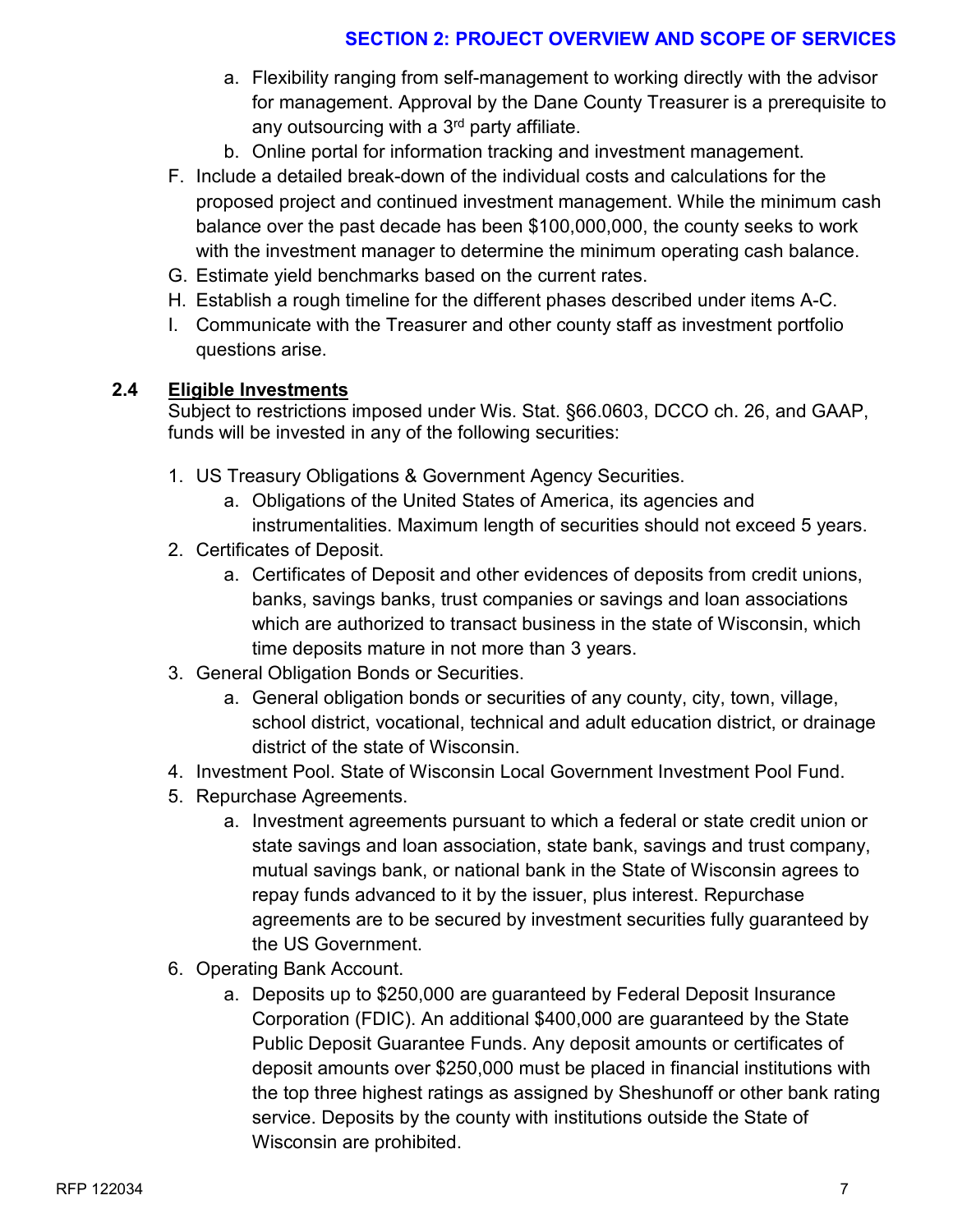#### **3.0 RFP RESPONSE PREPARATION REQUIREMENTS**

Proposals shall be organized to comply with the section numbers and names as shown below. Each section heading should be clearly marked. Graphics may be included. The RFP sections which should be submitted/responded to are:

#### **3.1 Attachment A – Vendor Information**

#### **3.2 Table of Contents**

Provide a table of contents that, at a minimum, includes all of the sections as identified below. A listing of sub-sections and graphics/tables also may be included. Section dividers are encouraged.

#### **3.3 Minimum Requirements – Firm Qualifications**

At minimum, provide a response of "Yes" or "No" for the criteria listed below. Additional or supporting context for each criteria is encouraged where applicable. Each proposer must meet the following criteria:

- 1. Registered with the Securities and Exchange Commission (SEC) under the Investment Advisor's Act of 1940 and properly registered to provide investment advisory services in Wisconsin.
- 2. Minimum of 10 years of experience managing fixed income assets for state and local governments and other political subdivisions.
- 3. Must have Assets Under Management (AUM) of at least \$10 billion as shown on the current SEC Form ADV.
- 4. Approval by the Dane County Treasurer is a prerequisite to any outsourcing with a 3<sup>rd</sup> party affiliate.
- 5. Portfolio manager with at least 10 years of fixed income experience in providing investment and cash management services to public entities.
- 6. Must have an institutional investing focus and be familiar with Wisconsin state statutes with regard to qualified investments for public entities, including Wis. Stat. §66.0603.
- 7. Must have errors & omissions and fidelity (crime) insurance overage of at least \$5 million.
- 8. Minimum of 60% of the current client base are government entities.

#### **3.4 Minimum Requirements – Investment and Management Services**

At minimum, provide a response of "Yes" or "No" for the criteria listed below. Additional or supporting context for each criteria is strongly encouraged where applicable. Each proposer must meet the following criteria:

- 1. Analysis and recommendations based on the pre-existing investment policy and practices
- 2. Worked collaboratively with the government entity for an investment solution that met their benchmarks and constraints similar to those in Dane County
- 3. Identified steps taken to transition into the new investment strategy
- 4. Provided ongoing management options and reporting of those investments including: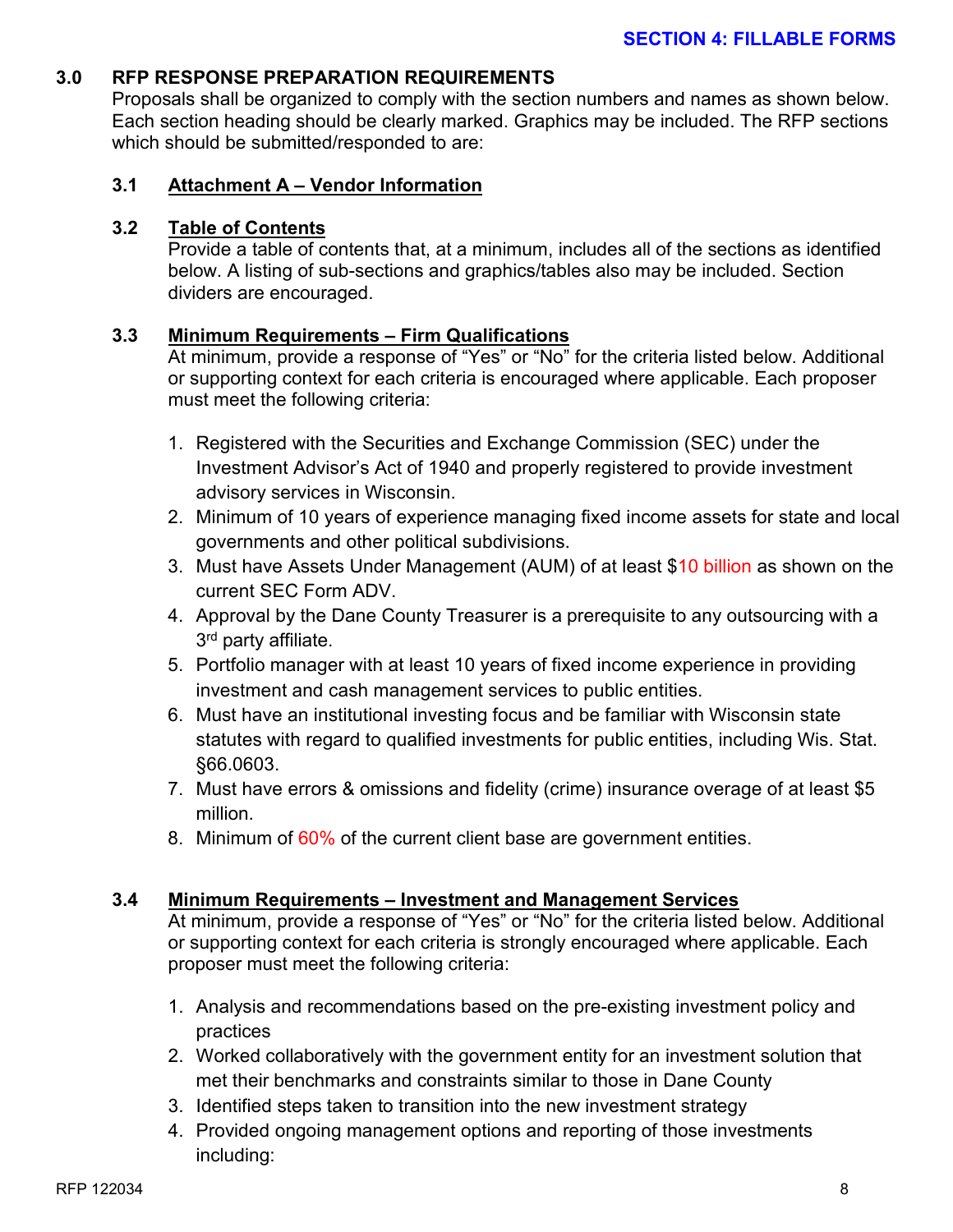- a. Flexibility ranging from self-management to working directly with the advisor for management and approval as a prerequisite to any outsourcing with a 3<sup>rd</sup> party affiliate.
- b. Secure online portal for information tracking and investment management
	- i. Information displayed should at a minimum include cost, face, book, and market values of bonds along with accruals and yields
	- ii. Reporting options should allow for viewing monthly investment activity, earnings, market value of securities, accrued interest by investment type, and ratings of investments
- 5. Could list how investment charges were calculated.
- 6. Estimated yield benchmarks based on rates at the time
- 7. Established a rough timeline required to complete all planning and transitioning to a new long-term investment strategy
- 8. Preemptively assisted with minimizing and avoiding challenges
- 9. Attachment B Firm Government Clients
	- a. List a minimum of 10 current government clients (Wisconsin entities with an extended length of service are preferred) that have a comparable financial scale to that of Dane County and have successfully followed the above required services.
	- b. Identify a minimum of 3 current government clients (Wisconsin entities with an extended length of service are preferred) to serve as a reference.

### **3.5 Firm Capabilities, Experience and Stability**

Describe the firm's experience and capabilities in providing similar required services to government entities with a comparable or higher financial scale to that of Dane County whose minimum cash balance over the past decade has been \$100,000,000. Specifically, detail the following:

- 1. Identify the firm's primary area of expertise (types of accounts primarily sought)
- 2. Policies and portfolio management guideline development for government entities
- 3. Management of fixed income portfolios for public funds and government entities (excluding pension fund assets)
- 4. Serving as a broker or as a primary dealer in securities or receive any other form of additional compensation (including soft dollars) for client transactions aside from the direct fee paid by clients
- 5. Reporting performance statistics based on Global Investment Performance Standards (GIPS) including verification by a  $3<sup>rd</sup>$  party and a description of market conditions
- 6. Ensuring portfolio liquidity is availability as county needs arise
- 7. How long has the firm provided investment management services to government entities?
- 8. What has the portfolio manager turnover been in the past 3 years?
- 9. What is the level of coverage for errors and omissions insurance and any other fiduciary or professional liability insurance your firm carries? List the insurance carriers supplying the coverage.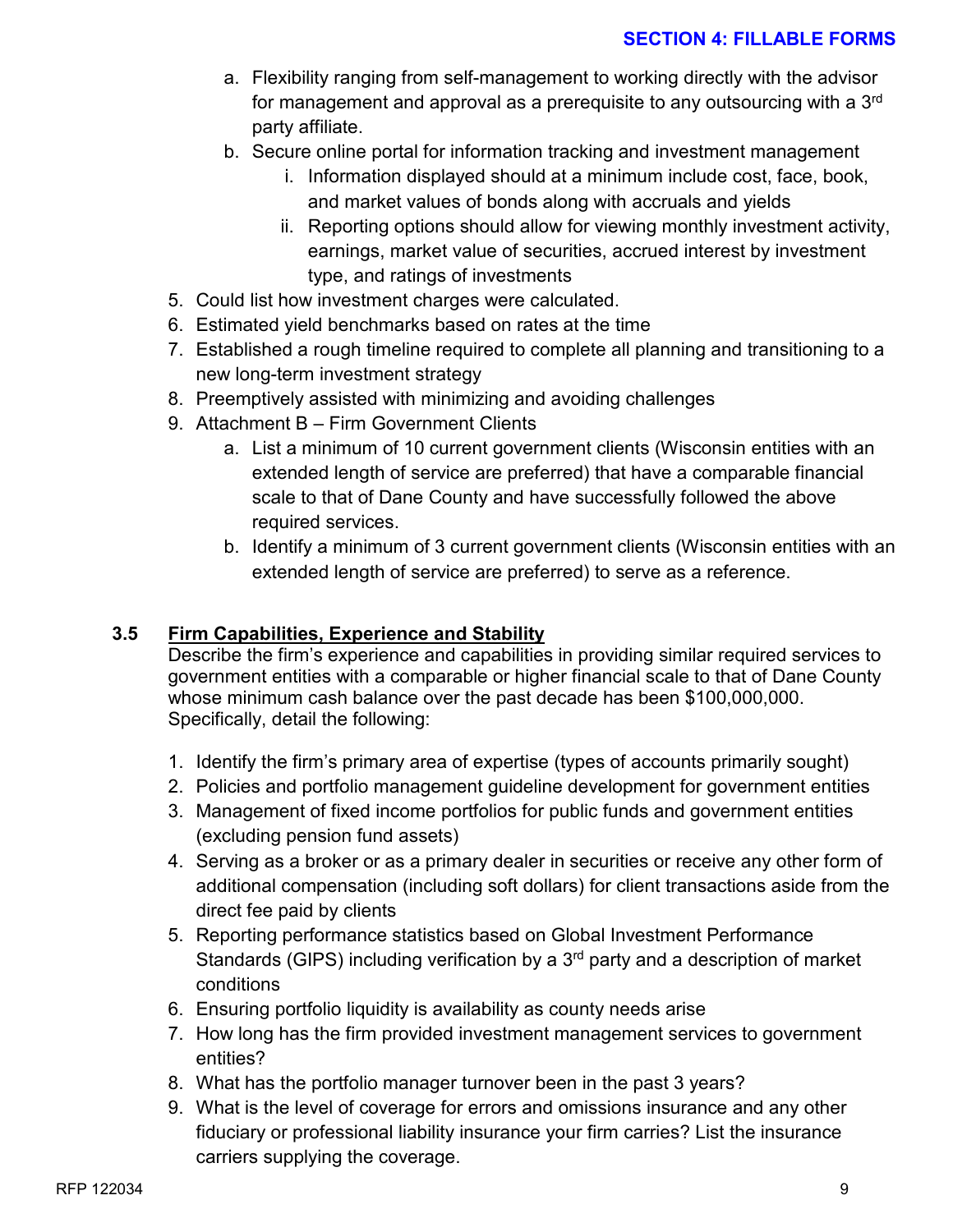#### **SECTION 4: FILLABLE FORMS**

10.Describe any SEC or any other regulatory censure or litigation within the past 5 years involving institutional business your firm conducts with governmental or private investors or any other regulatory censure or litigation involving any individuals in your firm for the past 5 years.

#### **3.6 Staff Qualifications**

Provide resumes describing the education and work experience for each of the key staff who would be assigned to the project.

- 1. Identify the lead staff personnel that would be assigned along with the primary point of contact.
- 2. Specify each person's management review and consulting experience (time with this firm and professional career).
- 3. List any continued efforts by each staff to keep informed of developments related to government investment managers.

#### **3.7 Detailed Example**

Provide an example from Section 3.4 – Investment and Management Services of how the firm initially set up and managed a long-term diversified investment portfolio strategy no less than \$100,000,000 with laddered maturity dates that maximize the priority order of safety, liquidity, and then yield. Using the items under Sections 2.2 – 2.4 and 3.4, explain the following:

- 1. The process and evaluation criteria used to analyze the pre-existing investment policy and practice,
- 2. The determined solution and benchmarks for that government entity and the investment constraints,
- 3. Steps taken to transition into the new investment strategy,
- 4. How those investments were management (example: self-management versus advisor management),
- 5. Investment charges,
- 6. Yield and rates at the time of investment,
- 7. The actual timeline required to complete all planning and transitioning to the new investment strategy, and
- 8. Any challenges recognized after-the-fact that could be addressed preemptively.

#### **3.8 Proposer References**

Identify at least 3 clients listed under Section 3.4 - Current Government Clients and their points of contact (name, address, email, and telephone number), which can be used as a reference for the work performed in the area of service outlined for long-term securities no less than \$100,000,000. Selected organizations may be contacted to determine the quality or validity of work performed along with the personnel assigned to the project.